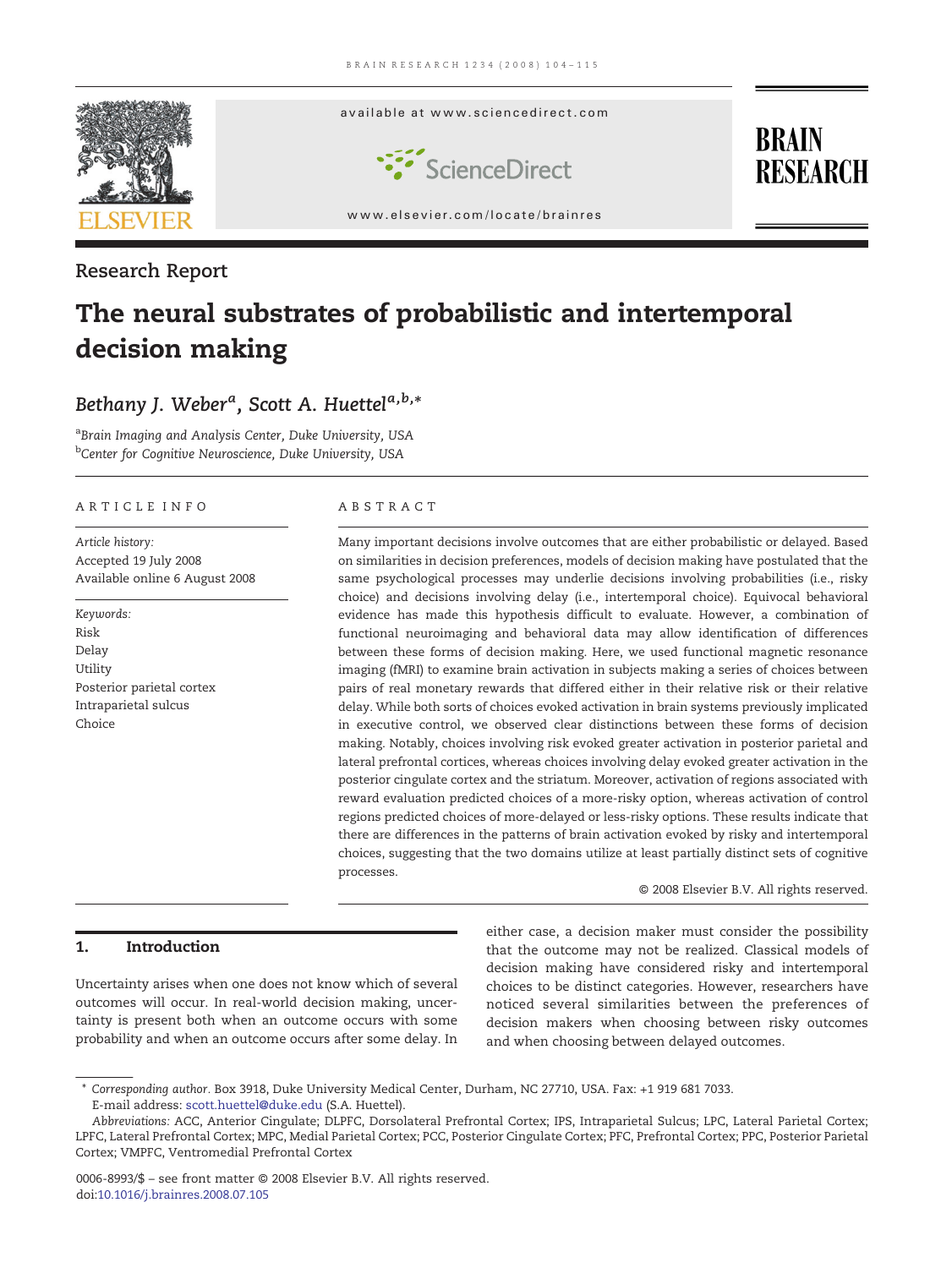<span id="page-1-0"></span>For example, subjects exhibit some similar decision biases in risky and intertemporal choice. Decision-makers tend to overvalue certain outcomes (the certainty effect): given a choice between a 100% chance of \$32 and an 80% chance of \$40, most decision makers prefer the certain \$32 ([Allais, 1953](#page-10-0)). However, if probabilities are reduced by half (i.e., a choice between a 50% chance of \$32 and a 40% chance of \$40), the larger but riskier reward may now be preferred. In both pairs the outcomes are matched for expected value – the riskier option offers 25% more money in exchange for a 25% lower probability of success – and, thus, a reversal in preference would not be consistent with normative models. Decision makers similarly overweight immediate rewards. When choosing between \$100 now and \$110 in 2 weeks, they prefer the smaller, sooner outcome, but when choosing between \$100 in 36 weeks and \$110 in 38 weeks, they prefer the larger, later outcome. In both cases, the larger later reward offers an extra \$10 for a delay of 2 weeks, making this pattern of behavior (the immediacy effect) internally inconsistent ([Thaler, 1981\)](#page-11-0). Moreover, there are similarities in the discounting functions for risky and delayed outcomes: when probability is converted to odds-against, value decreases hyperbolically both with increasing time or increasing odds ([Green et al., 1999; Rachlin](#page-10-0) [et al., 1991\)](#page-10-0).

Because of these and other similarities, some researchers have proposed that risky and intertemporal choice utilize the same psychological mechanism [\(Rotter, 1954](#page-11-0)). Such proposals usually take one of two forms. First, the processes used by intertemporal choice may be a subset of those used by risky choice because any delayed outcome is inherently risky [\(Green and Myerson, 1996; Keren and Roelofsma, 1995](#page-10-0)). Alternatively, the processes used by risky choice might be a subset of those used by intertemporal choice because for repeated trials, the smaller the probability of receiving an outcome, the longer the time to receiving the outcome [\(Hayden and Platt, 2007; Mazur, 1989; Rachlin et al., 1986](#page-10-0)).

Although the similarities in biases and discount functions provide some evidence for same-mechanism theories, other behavioral evidence argues against this view. If risk and delay were processed by the same psychological mechanism, risk preferences and delay preferences should be strongly correlated across individuals. Some studies have found evidence of such correlations ([Crean et al., 2000; Mitchell, 1999; Myerson et](#page-10-0) [al., 2003; Reynolds et al., 2003; Richards et al., 1999](#page-10-0)), while others find correlations to be weak or absent [\(Ohmura et al.,](#page-11-0) [2005; Reynolds et al., 2004\)](#page-11-0). Furthermore, changes in payout magnitude have opposite effects in risky and intertemporal choice. Decision makers are more willing to wait for large outcomes than they are for small ones, but they are less willing to take risks for large outcomes than for small ones [\(Chapman and Weber, 2006; Green et al., 1999; Prelec and](#page-10-0) [Loewenstein, 1991; Rachlin et al., 2000; Weber and Chapman,](#page-10-0) [2005](#page-10-0)). Differences such as these have led to the proposition that risky and intertemporal choice do not use the same processes, but share some psychophysical properties that produce behavioral similarities [\(Prelec and Loewenstein,](#page-11-0) [1991](#page-11-0)). Another possibility lies between the same-mechanism and different-mechanism proposals: it is possible that the processes used by risky and intertemporal choice overlap, with some processes unique to each domain and some shared by both.

Neuroscientific data may clarify the similarities and differences between probabilistic and intertemporal choice where behavioral evidence alone cannot. There are numerous functional neuroimaging studies of probabilistic choice in humans [\(Dickhaut et al., 2003; Hsu et al., 2005; Huettel et al.,](#page-10-0)



Fig. 1 – Task design. (A) Five experimental conditions were used in the fMRI task: Risk/Certain, Risk/Risk, Delay/Immediate, Delay/Delay, and Control. Each consisted of a pair of monetary gambles between which the subject could choose. Risky gambles involved a monetary gain that could be obtained with some probability (e.g., a 50% chance of receiving \$13.50). Delay gambles involved a known monetary gain that would be delivered after some known interval (e.g., \$12 in 2 months). (B) At the beginning of the trial, a pair of gambles or delayed amounts was shown and subjects had unlimited time to make their choice (mean response time was approximately 2.5 s). The selected box was highlighted for 0.5 s before the intertrial interval (1.5–7.5 s). No feedback about choice outcomes was provided until after the fMRI session.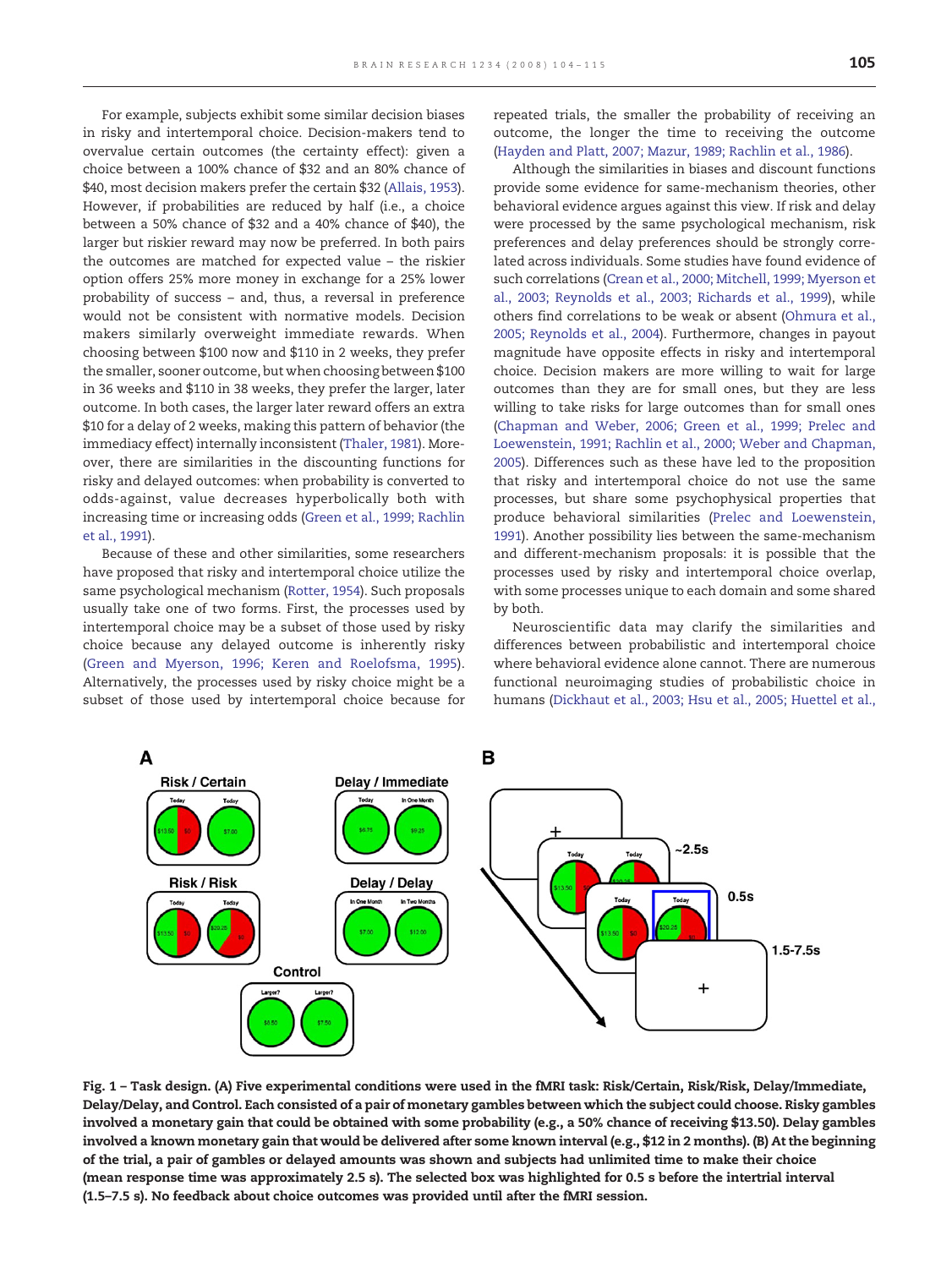<span id="page-2-0"></span>[2005, 2006; Kuhnen and Knutson, 2005; Paulus et al., 2003;](#page-10-0) [Rogers et al., 1999\)](#page-10-0), most implicating the lateral and inferior prefrontal cortex (PFC), the posterior parietal cortex (PPC), and the insular cortex in decision making under risk. Yet, complementary studies on processing of delay are few. [McClure et al. \(2004, 2007\)](#page-10-0) found that a diverse system including ventral striatum, the ventromedial PFC, the posterior cingulate cortex, and other regions was activated by immediately available rewards but not by delayed ones. Several groups have shown similar elicitation of the reward system, specifically the ventral striatum, for selection of immediate rewards [\(Tanaka et al., 2004; Wittmann et al.,](#page-11-0) [2007\)](#page-11-0). A recent study by [Kable and Glimcher \(2007\)](#page-10-0) demonstrated that this system tracked the subjective value of outcomes, regardless of their time until delivery, indicating a broader role for these reward-related regions in the representation of utility. Supporting this idea, [Hariri et al. \(2006\)](#page-10-0) demonstrated that behavioral measures of delay discounting track reward sensitivity in the ventral striatum.

Pharmacological experiments have likewise produced equivocal results. Some studies of human subjects have found cigarette usage influences delay discounting but not risk discounting [\(Mitchell, 1999; Ohmura et al., 2005\)](#page-10-0), others report correlations with risk discounting but not delay discounting [\(Reynolds et al., 2003\)](#page-11-0), and still others report correlations with both risk discounting and delay discounting [\(Reynolds et al., 2004](#page-11-0)). Nicotine deprivation (in smokers) has been found to influence both risk and delay discounting ([Mitchell, 2004\)](#page-10-0) while alcohol consumption has been found to affect neither risk nor delay discounting ([Richards et al.,](#page-11-0) [1999](#page-11-0)). Data from non-human animals are also mixed. Lesions in the rat orbitofrontal cortex ([Kheramin et al.,](#page-10-0) [2003; Mobini et al., 2000\)](#page-10-0) or in the nucleus accumbens ([Cardinal and Cheung, 2005; Cardinal and Howes, 2005\)](#page-10-0), which influence the function of the dopaminergic system, have been found to cause both risk aversion and steeper discount rates. However, lesions of the dorsal and median raphe nuclei in rats, which result in serotonin depletion,



Fig. 2 – Risk and delay preferences in the preference elicitation task. For each subject, we estimated their risk preferences and delay preferences in an independent preference elicitation task. We used the area under the indifference curves (see Experimental procedures for details) as our measure of preference. (A) Across subjects, risk preferences were centered roughly around risk neutrality, with some subjects risk-seeking and others risk-averse. (B) Delay preferences were highly skewed, with the modal response being delay neutrality. (C) Examples of risk equivalence curves for extreme subjects (solid lines), with an idealized risk-neutral response shown for comparison (dashed lines). Each point represents the amount of money (y-axis) for which a subject equally values a given probability (x-axis) of winning \$20. (D) Examples of equivalence curves for delay-neutral and delay averse subjects; indifference points calculated similarly as in C, with temporal delay along the x-axis.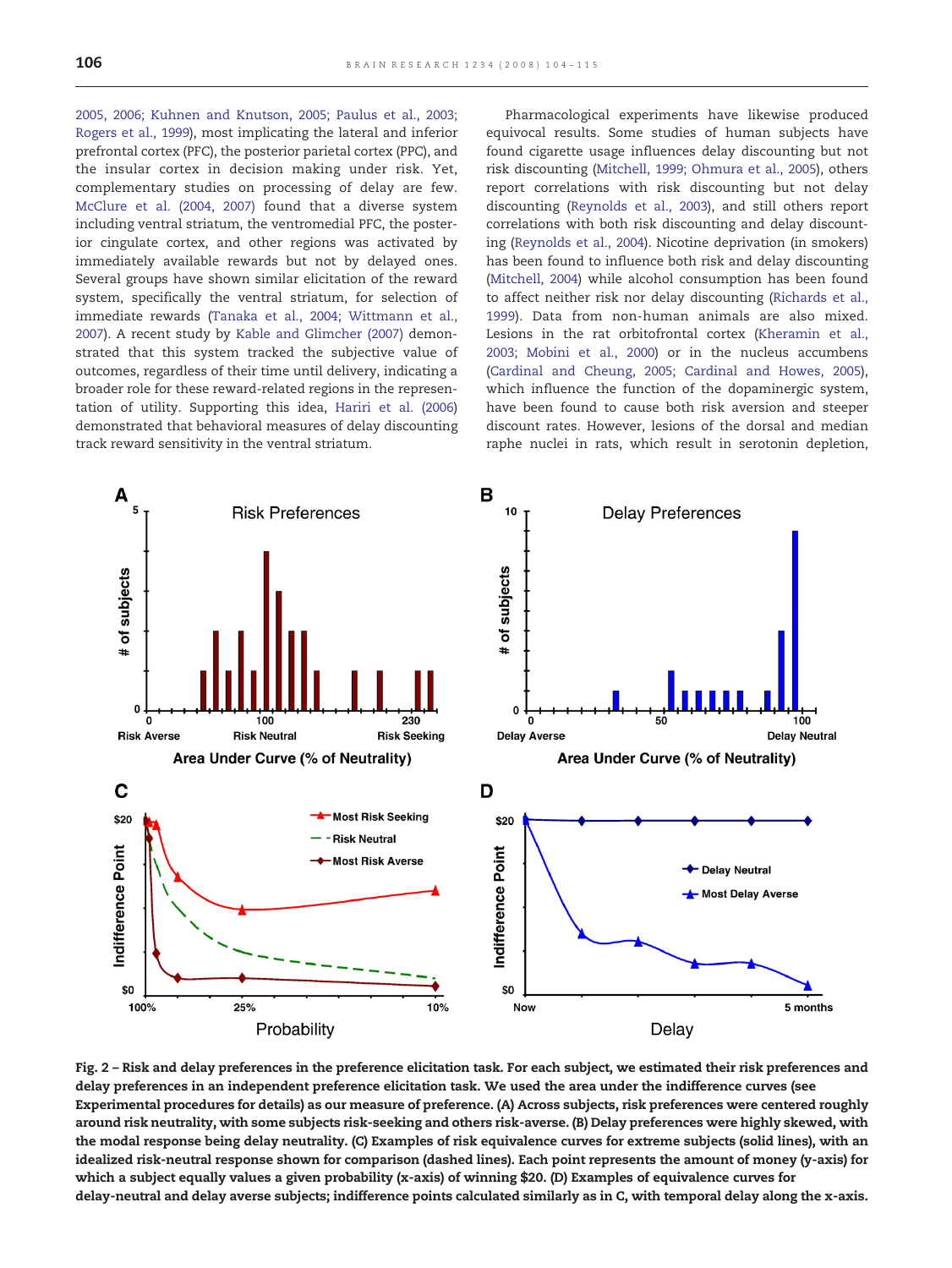Table 1 – Behavioral data

increase temporal discount rates but do not change risk preferences ([Mobini et al., 2000](#page-10-0)).

Although there remain no direct comparisons between probabilistic and intertemporal choice, these prior human and animal studies suggest a possible distinction between lateral parietal and prefrontal regions associated with evaluation of risky gambles, and medial parietal and striatal regions associated with evaluation of delayed outcomes. To fill this gap in the literature, we compared decisions involving risk and decisions involving delay within a single functional magnetic resonance imaging (fMRI) experiment. All decisions involved real rewards and thus were highly consequential to the subjects. In two risk conditions, subjects chose either between a certain amount and a risky gamble, or between two risky gambles. In two delay conditions, they chose either between an immediate outcome and a delayed outcome, or between two delayed outcomes. In the control condition, subjects simply picked which of two outcomes was larger ([Fig. 1\)](#page-1-0). This design allowed us to identify differences in evoked brain activation, even if risk and delay modulated behavior similarly in some circumstances. Additionally, we examined how brain activation in response to risky and intertemporal choice relates to the risk and time preferences of individual subjects: were there regions whose activation predicted whether particular individuals made risk-seeking/-averse or delay-seeking/-averse choices?

#### 2. Results

#### 2.1. Behavioral data

We first obtained measures of risk and delay preference for a set of young adult subjects ([Fig. 2](#page-2-0)) using an independent preference elicitation task (see Experimental procedures). Risk preferences across subjects followed an approximately normal distribution that was slightly biased toward risk-aversion. Delay preferences, in contrast, were strongly skewed: neardelay-neutrality was the modal response. Thus, there was greater across-subjects variability in their attitudes toward risk than their attitudes toward delay. Risk preferences were not significantly correlated with delay preferences across subjects  $[r(21)=0.18, p=0.42]$ . These preference measures were used to derive the decision problems used in the subsequent fMRI scanner session.

The pattern of risk and delay preferences expressed in the scanner session (Table 1) was similar to that expressed in the preference elicitation task, for both risky  $[r(23)=0.51, p=0.01]$ and intertemporal [r(23)= 0.77, p= 0.0001] choices. Subjects were equally likely to choose risky and certain outcomes  $[\chi 2(1,$  $N = 23$  = 2.59, p= 0.11] and were willing to sacrifice time to receive a larger outcome  $[\chi2(1, N=23)=0.37, p=0.54]$ . When considering only those subjects who showed delay aversion, there were nonsignificant trends towards both the immediacy effect and the certainty effect: 46% chose the more delayed option with immediacy present, 64% with immediacy absent  $[\chi 2(1, N=9) = 2.34, p=0.13]$ , while 38% chose the more risky option with certainty present, 52% with certainty absent,  $\chi$ 2(1,  $N = 9$  = 1.89, p = 0.17].

|         |                   |                                | Certainty/Immediacy<br>Present | Certainty/<br>Immediacy<br>Absent |                 |  |
|---------|-------------------|--------------------------------|--------------------------------|-----------------------------------|-----------------|--|
|         |                   | RT                             | % choice                       | RT                                | % choice        |  |
| Risk    | Certain           | $2.4$ s $(1.6)$                | 49.7% (639)                    | 2.9 <sub>s</sub><br>(2.8)         | 46.7%<br>(587)  |  |
|         | Risky             | 3.0 s(2.0)                     | 50.3% (647)                    | 3.0 <sub>s</sub><br>(2.0)         | 53.3%<br>(671)  |  |
| Delay   | Immediate         | 2.7 s(1.5)                     | 21.4%(270)                     | 3.0 <sub>s</sub><br>(1.6)         | 13.8%<br>(172)  |  |
|         | Delayed           | 2.1 s(1.4)                     | 78.6% (991)                    | 2.1 s<br>(1.3)                    | 86.2%<br>(1070) |  |
| Control | Smaller<br>Larger | $1.4$ s $(0.87)$<br>1.7 s(1.0) | $0.8\%$ (10)<br>99.2% (1310)   | $\qquad \qquad -$                 |                 |  |

Each row indicates one trial type, as defined by the experimental condition (risk, delay, or control) and the subject's choice. We separate trials based on whether certainty/immediacy is present or absent, to reflect the five basic classes of trials shown in [Fig. 1](#page-1-0). For each type, we indicate the mean (SD) response times in seconds and the percentage (n) of trials in which that choice was selected.

Mean response times for each condition are displayed in Table 1. In the delay condition, the mean response time was longer when choosing the delayed outcome than when choosing the immediate outcome  $[F(1,11)=101.39, p<0.0001]$ and was also longer when both outcomes were delayed than when one outcome was immediate  $[F(1,22)=5.08, p<0.035]$ . There was no significant interaction  $[F(1,7) = 3.44, p=0.11]$ . For risky choices, subjects were faster when choosing the less risky outcome than when choosing the more risky outcome  $[F(1,22)= 22.12, p<0.0001]$ , and they were also faster when certainty was present than when both outcomes were risky  $[F(1,22)=7.32, p=0.013]$ . The interaction was significant  $[F(1,22)=8.46, p=0.009]$ , indicating that subjects were faster to choose a less risky option when that option was certain than when it was risky. Response times for the risk condition were significantly longer than response times for the delay condition  $[F(1,22) = 162.48, p < 0.0001]$ . Additionally, response times for both risky  $[F(1,22)=327.25, p<0.0001]$  and delayed choices  $[F(2,44)=111.94, p<0.0001]$  were significantly longer than the control condition.

#### 2.2. fMRI data

We adopted a forward inference approach [\(Henson, 2006\)](#page-10-0) to identify qualitative differences between processes associated with decision making under risk and processes associated with decision making under delay. Regions were identified as associated with one process (i.e., risk or delay) if they exhibited significantly greater activation during that condition compared both to the other condition and to the control condition. Use of this conjunction criterion allows us to rule out the alternative explanation that differences between regions reflect a single process, one that increases activation in some regions while decreasing activation in others. We additionally included the utility of the selected choice option in the model as a nuisance regressor.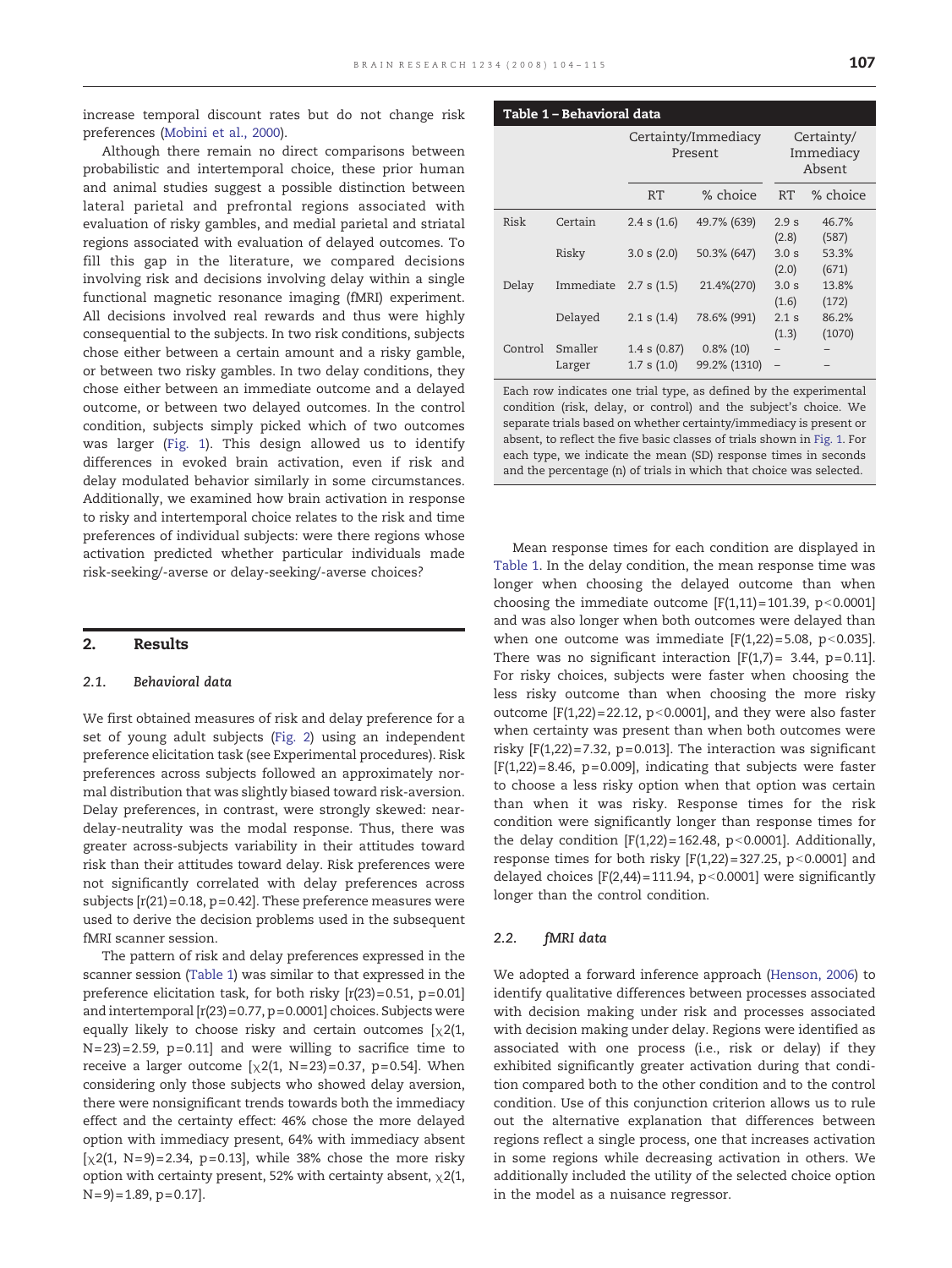#### 2.2.1. Decision making under risk

To evaluate the overall effects of the presence of risk upon brain systems for decision making, we collapsed across the Risky/Risky and Certain/Risky conditions. Increased activation to these conditions, relative to the delay conditions, was found bilaterally in regions including posterior parietal cortex (PPC), lateral prefrontal cortex (LPFC), posterior hippocampus, orbitofrontal cortex (OFC), anterior insula, and anterior cingulate. All of these regions also showed greater activation in the risk conditions than the control condition. Fig. 3 displays regions that exhibited greater activation to risk in both the risk>delay and risk> control contrasts, while [Table 2](#page-5-0) provides coordinates of clusters identified in the conjunction of these contrasts.

We next identified brain regions whose activation predicted whether subjects chose the more risky or less risky gamble in a pair. Choices of the riskier of the two options were predicted by increased activation in the anterior and posterior cingulate, the caudate, the insula, and ventrolateral PFC ([Fig. 4](#page-5-0) and [Table 3\)](#page-6-0). The only cluster whose activation was predictive of choosing the safer of the two options was located in dorsolateral prefrontal cortex (dlPFC).

#### 2.2.2. Decision making under delay

We collapsed across the Delay/Delay and Delay/Immediate conditions to identify regions preferentially engaged by decisions involving delay. Regions whose activation significantly increased when delay was present included the lateral parietal cortex, the vmPFC, dlPFC, the posterior cingulate and adjacent precuneus. We note that while some of these regions have been associated with evaluation of delayed rewards [\(Kable and Glimcher, 2007; McClure et al. 2004, 2007\)](#page-10-0), they have also been implicated in task-independent (i.e., default-network) processing ([Gusnard and Raichle, 2001;](#page-10-0) [Raichle et al., 2001\)](#page-10-0). Thus, to distinguish delay-specific effects from non-specific effects of task difficulty, we used the conjunction analysis outlined at the beginning of this section. We found that three of these regions also exhibited increased activation to delay trials compared to control trials: the posterior cingulate/precuneus, the caudate, and dlPFC. [Fig. 5](#page-6-0) displays regions exhibiting greater activation to delay in both the delay> risk and delay > control contrasts, while [Table 4](#page-7-0) provides coordinates of clusters identified in each contrast.

Given that our subjects expressed a wide range of delay preferences, from considerable aversion to delay to perfect



Fig. 3 – Neural effects of risk during decision making. (A, B) We identified regions who exhibited greater activation in the risk conditions than in both the control and delay conditions. Notably, we observed increased activation to decisions involving risk in the dorsolateral prefrontal cortex (dlPFC) and the posterior parietal cortex (PPC), as well as the anterior cingulate cortex (ACC) and anterior insula (aINS). Active voxels passed a corrected significance threshold of z>2.3. (C, D) Shown are the mean activations of the PPC and dlPFC, expressed as percent signal change, to each of the three conditions. In these regions, activation was greatest to risk trials, intermediate to delay trials, and least to control trials.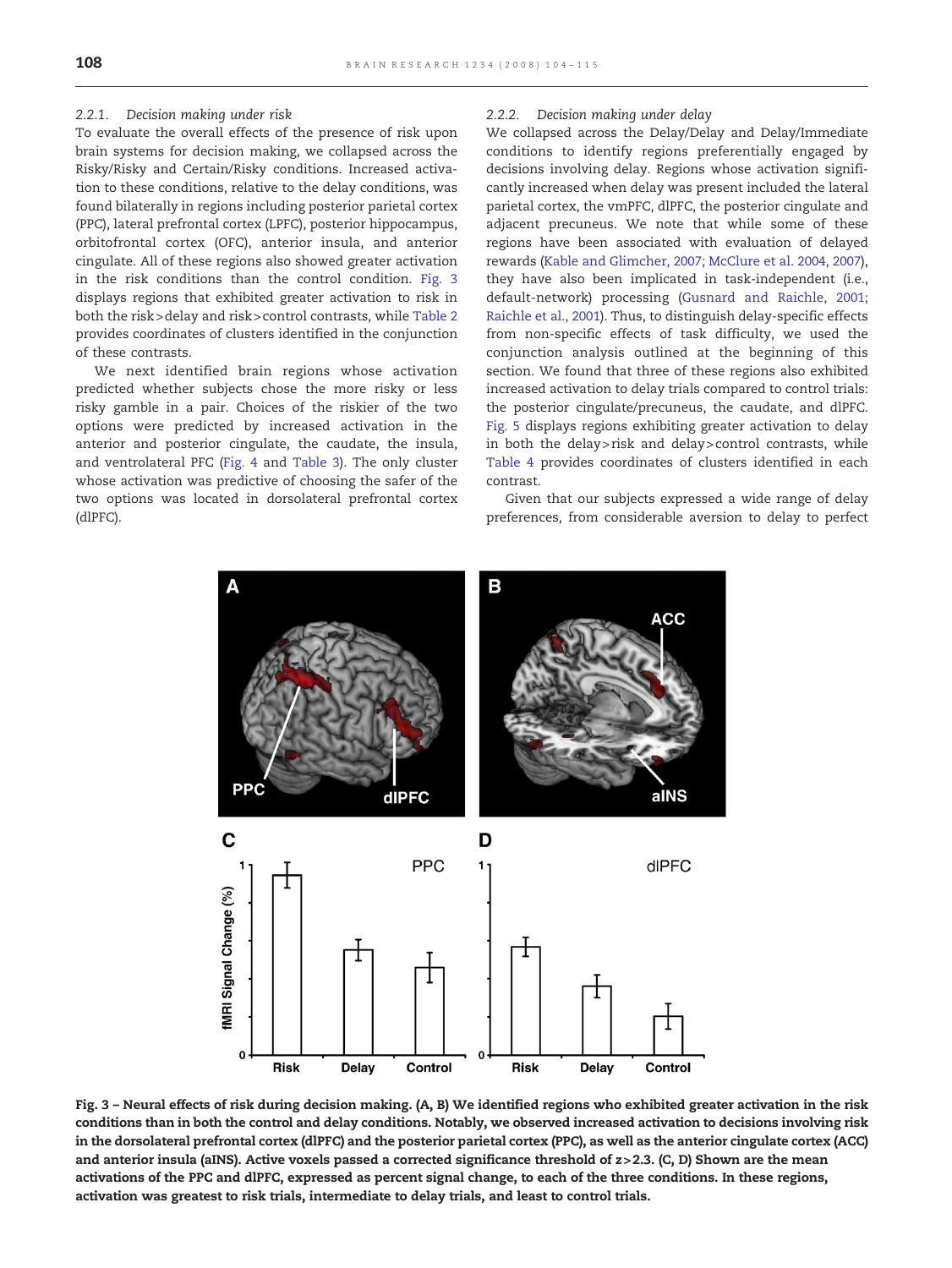<span id="page-5-0"></span>

| Table 2 - Brain regions whose activation increased to risk |                          |         |       |                |       |       |
|------------------------------------------------------------|--------------------------|---------|-------|----------------|-------|-------|
| Region                                                     |                          | BA Size | X     | y              | Ζ     | Max Z |
| Left                                                       |                          |         |       |                |       |       |
| Lingual Gyrus                                              | 17                       | 219     | $-20$ | $-90$          | $-7$  | 4.11  |
| Middle Occipital Gyrus                                     | 19                       | 56      | $-56$ | $-67$          | $-8$  | 3.07  |
| Sup. Par. Lobule / Precuneus                               | 7                        | 2872    | $-28$ | $-57$          | 47    | 4.80  |
| Middle Frontal Gyrus                                       | 6                        | 137     | $-28$ | $\overline{4}$ | 52    | 3.89  |
| <b>Inferior Frontal Gyrus</b>                              | 9                        | 315     | $-45$ | $\mathsf{R}$   | 30    | 3.74  |
| Middle Frontal Gyrus                                       | 46                       | 283     | $-50$ | 33             | 17    | 3.66  |
| Midline                                                    |                          |         |       |                |       |       |
| Anterior Cingulate Cortex                                  | 9                        | 973     | $-3$  | 29             | 35    | 4.37  |
| Right                                                      |                          |         |       |                |       |       |
| Orbitofrontal Cortex                                       | 11                       | 70      | 22    | 35             | $-23$ | 3.61  |
| Superior Frontal Sulcus                                    | 6                        | 316     | 26    | $\mathcal{L}$  | 51    | 4.07  |
| Sup. Par. Lobule / Precuneus                               | $\overline{7}$           | 4773    | 28    | $-54$          | 50    | 633   |
| Hippocampus                                                | $\overline{\phantom{0}}$ | 134     | 30    | $-37$          | $-7$  | 3.72  |
| Anterior Insula                                            | 47                       | 122     | 31    | 19             | $-10$ | 3.31  |
| Middle Frontal Gyrus                                       | 11                       | 516     | 41    | 51             | $-10$ | 4.39  |
| Middle Frontal Gyrus                                       | 46                       | 1355    | 44    | 35             | 17    | 4.89  |
| <b>Inferior Frontal Gyrus</b>                              | 44                       | 288     | 49    | 8              | 25    | 3.51  |
| Inferior Temporal Gyrus                                    | 19                       | 429     | 49    | $-59$          | $-6$  | 4.48  |

We list significant clusters of activation (z>2.3; 32 significant voxels) to the conjunction of the Risk>Control and Risk>Delay conditions. Shown are the Brodmann Area, the size of the conjunction cluster, the coordinates of the local maxima (in MNI space), and the maximal z-statistic. Coordinates represent the local maxima in the Risk>Control contrast. If multiple local maxima existed in the same region, only the maximum with the highest zscore is shown.

delay neutrality, we additionally repeated our analyses on the subset of nine subjects who showed the greatest delay discounting. Activation within the posterior cingulate and caudate was still greater in the delay condition than the risk condition. Finally, we identified brain regions whose activation predicted whether subjects chose the later or sooner option in a pair. Choices of the later option were predicted by increased dlPFC activation ([Table 3\)](#page-6-0); there were no regions whose activation predicted choices of the more-immediate option.

#### 3. Discussion

We sought to characterize whether the nominal distinction between two forms of decision making, choices about risky options and choices about delayed options, was mirrored by a distinction in their neural substrates. Using forward-inference criteria for distinguishing cognitive processes [\(Henson, 2006](#page-10-0)), we found evidence for a neural dissociation between risk and delay. Activation in control regions including the posterior parietal cortex and lateral prefrontal cortex was greater to decisions involving risk, whereas activation in the posterior cingulate cortex and caudate increased to decisions involving delay. This dissociation does not mean that risky and intertemporal choices rely on completely distinct neural substrates; on the contrary, these decisions undoubtedly take advantage of common mechanisms for setting up decision problems and processing the value of choice options. However, our results provide evidence for a partial dissociation in the neural systems, and thus potentially the forms of computations, that underlie these two forms of decision making.

#### 3.1. Behavioral measures of decision preference

Subjects' choices demonstrated a wide range of risk preferences around risk neutrality. They did not show the risk-averse behavior more commonly seen in choices between gambles representing gains, nor did they not show the commonlyfound preference for certainty [\(Kahneman and Tversky, 1979](#page-10-0)). These results may indicate that subjects responded as if they were to be paid for all choices instead of the two for which they were actually paid. In such repeated-gambles experiments, risk-seeking behavior generally increases relative to one-shot gambles, and preference for certainty is reduced [\(Barron and](#page-10-0) [Erev, 2003; Keren and Wagenaar, 1987](#page-10-0)).



Fig. 4 – Regions whose activation predicted choices of the riskier option. (A) We additionally identified regions whose activation was greater for choices of the riskier option than for choices of safer option, on trials involving risky choice. Choice of the risky option was predicted by increased activation in the anterior insula (aINS), the ventral striatum (vSTR), the caudate (not shown) and the ventromedial PFC (not shown). Active voxels passed a corrected significance threshold of z> 2.3. (B) Within the ventral striatum, activation increased to choices of the riskier option, but not to choices of the safe option nor to decisions in the control condition.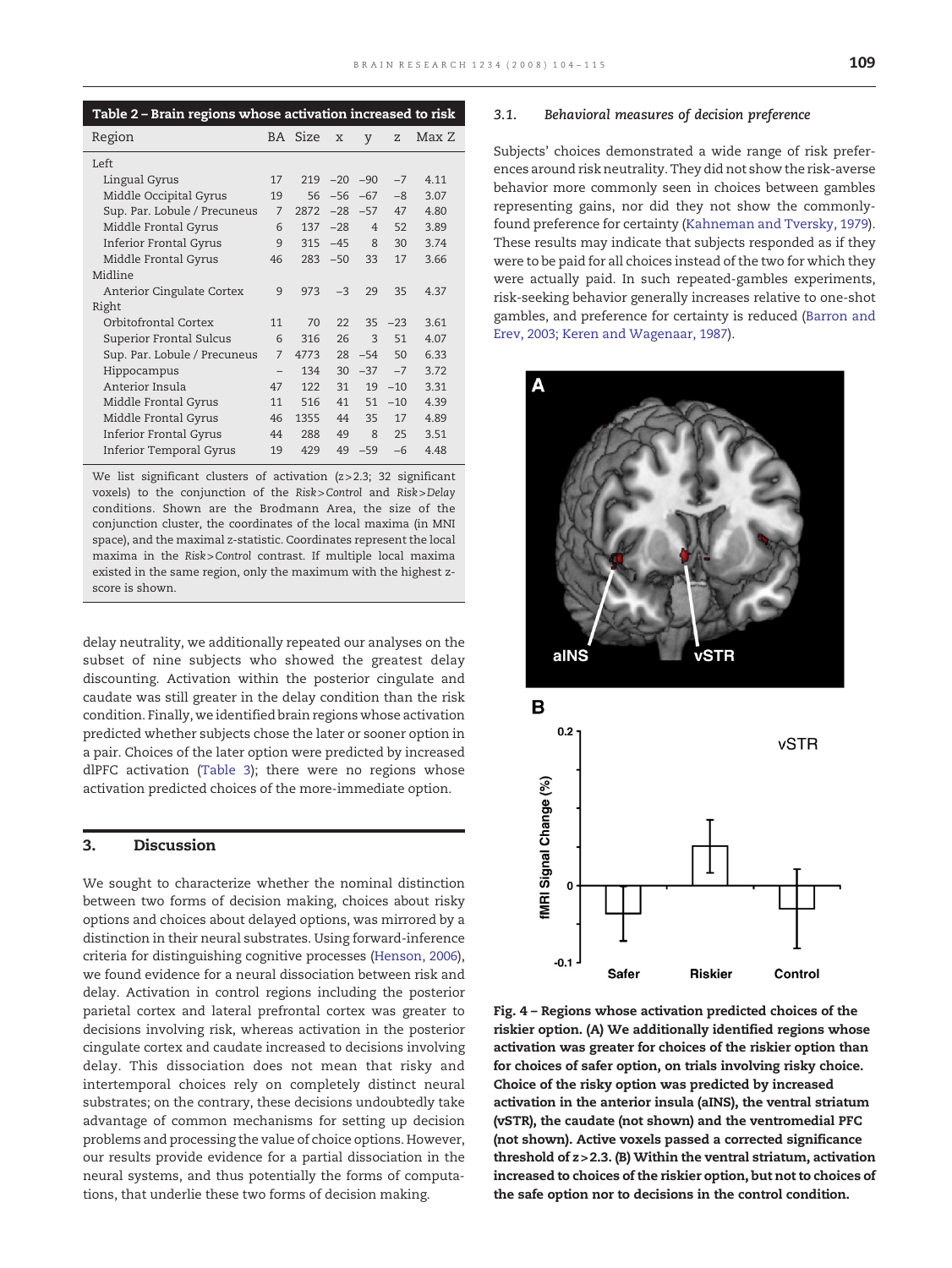<span id="page-6-0"></span>

| Table 3 - Brain regions whose activation predicted choices |           |      |                |       |          |       |  |  |
|------------------------------------------------------------|-----------|------|----------------|-------|----------|-------|--|--|
| Region                                                     | <b>BA</b> | Size | X              | y     | Z        | Max Z |  |  |
| Risk - Predicts Choice of Riskier Option                   |           |      |                |       |          |       |  |  |
| Left                                                       |           |      |                |       |          |       |  |  |
| Insula                                                     | 44        | 59   | $-40$          | 6     | 6        | 2.82  |  |  |
| Posterior Cingulate                                        | 30        | 208  | $-8$           | $-56$ | 18       | 3.31  |  |  |
| Midline                                                    |           |      |                |       |          |       |  |  |
| Anterior Cingulate                                         | 24        | 78   | $\overline{2}$ | 32    | 10       | 2.77  |  |  |
| Anterior Cingulate                                         | 24        | 76   | $\overline{2}$ | 34    | $\Omega$ | 2.84  |  |  |
| Right                                                      |           |      |                |       |          |       |  |  |
| Medial Frontal Gyrus                                       | 10        | 409  | 10             | 60    | 14       | 3.34  |  |  |
| Caudate                                                    |           | 154  | 10             | 8     | $-2$     | 3.07  |  |  |
| Postcentral Gyrus                                          | 5         | 83   | 38             | $-46$ | 64       | 2.95  |  |  |
| Superior Temporal                                          | 22        | 194  | 50             | 8     | $-6$     | 2.85  |  |  |
| Gyrus/Insula                                               |           |      |                |       |          |       |  |  |
| <b>Inferior Frontal Gyrus</b>                              | 47        | 108  | 58             | 38    | $\Omega$ | 3.17  |  |  |
|                                                            |           |      |                |       |          |       |  |  |
| Risk — Predicts Choice of Safer Option                     |           |      |                |       |          |       |  |  |
| Right                                                      |           |      |                |       |          |       |  |  |
| Middle Frontal Gyrus                                       | 6         | 89   | 36             | 6     | 52       | 2.8   |  |  |
|                                                            |           |      |                |       |          |       |  |  |
| Delay - Predicts Choice of Later Option<br>Left            |           |      |                |       |          |       |  |  |
| Superior Frontal Sulcus                                    | 9         | 35   | $-30$          | 34    | 40       | 2.47  |  |  |

Within each experimental condition, we identified brain regions whose activation predicted particular choices made by our subjects. Listed are significant clusters of activation (z> 2.3; 32 significant voxels), described by their Brodmann Area, the size of the cluster, the coordinates of the local maxima (in MNI space), and the maximal z-statistic. If multiple local maxima existed in the same region, only the maximum with the highest z-score is shown. No significant clusters predicted choices of the more-delayed option when making decisions under delay.

The majority of subjects in the study were relatively delayneutral, although delay aversion is usual for positive monetary outcomes. This may be due to the use of Amazon.com gift certificates, which could have induced anticipatory feelings during the delay period that are themselves valued. (For example, one subject remarked to the experimenter that by the time he received the gift certificate he will have forgotten all about being in the study; thus, the reward would be a nice surprise.) There is evidence that such anticipation leads to delay-neutral or even delay-seeking behavior ([Loewenstein,](#page-10-0) [1987\)](#page-10-0). Even so, a prior fMRI study of choice under delay used Amazon.com gift certificates as payment, although no explicit calculation of delay preference was reported [\(McClure et al.,](#page-10-0) [2004\)](#page-10-0). However, we note that the average monetary benefit to waiting was smaller in [McClure et al. \(2004\)](#page-10-0) than in the present experiment. The effect of choosing repeatedly between pairs of delayed outcomes is not well understood, making it possible that the use of repeated choices influenced the risk preferences of our subjects.

#### 3.2. Neural activation to risk

In the present experiment, we observed consistent riskspecific activation in the PPC, along the intraparietal sulcus, both to risky decisions themselves and to the utility associated with a risky gamble. Activation in the intraparietal sulcus is observed in decision making tasks [\(Huettel et al., 2005, 2006;](#page-10-0) [Paulus et al., 2001\)](#page-10-0), potentially reflecting a role of this region in

the mapping of decision value onto task output (e.g., responses, spatial locations) as shown by both functional neuroimaging [\(Bunge et al., 2002; Huettel et al., 2004\)](#page-10-0) and primate electrophysiology [\(Platt and Glimcher, 1999\)](#page-11-0).

One interpretation of this result is that decisions under risk involve an increased demand for numerical estimation and calculation, processes supported in part by PPC ([Cantlon et al.,](#page-10-0) [2006; Dehaene et al., 1998, 2003; Piazza et al., 2004; Venkatra](#page-10-0)[man et al., 2005](#page-10-0)). Based on a review of neuroimaging and lesion studies, [Dehaene et al. \(2003\)](#page-10-0) proposed that distinct regions within the PPC are associated with three types of numerical processing: the angular gyrus supports verbal retrieval of calculations and their rules, the anterior IPS supports inexact calculations and numerical comparisons,



Fig. 5 – Neural effects of delay during decision making. (A) We identified regions that exhibited greater activation in the delay conditions than in both the control and risk conditions. Notably, increased activation to decisions involving delay was observed in the posterior cingulate (PCC) and the caudate (not shown). Active voxels passed a corrected significance threshold of z> 2.3. (B) Shown is the mean PCC activation, expressed as percent signal change, to each of the three conditions. In this region, activation was greatest to delay trials, intermediate to control trials, and least to risk trials.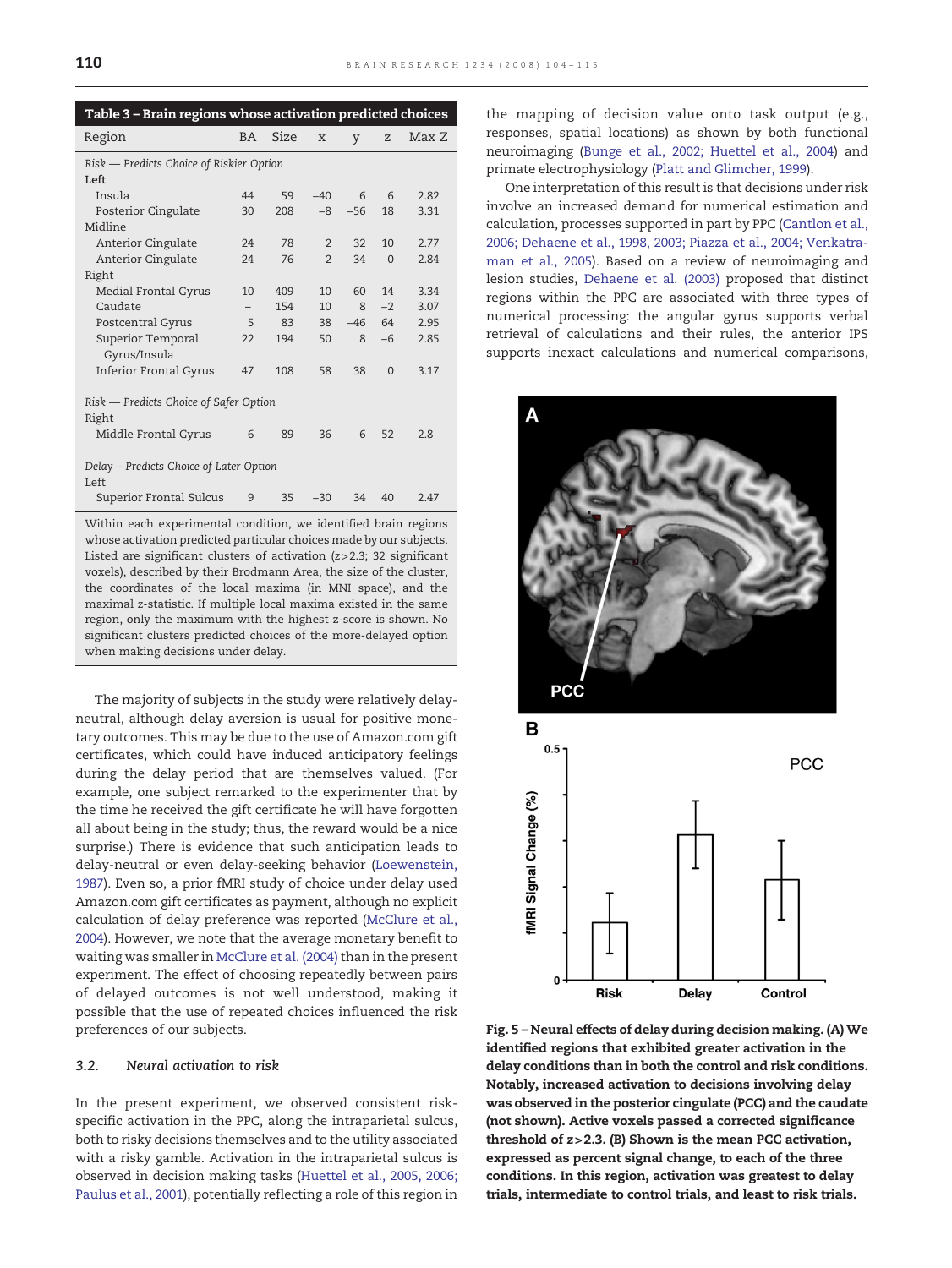<span id="page-7-0"></span>

| Table 4 – Brain regions whose activation increased to<br>delay |     |      |              |               |    |       |  |  |
|----------------------------------------------------------------|-----|------|--------------|---------------|----|-------|--|--|
| Region                                                         | BA. | Size | $\mathbf{x}$ | V             | Z  | Max Z |  |  |
| Left                                                           |     |      |              |               |    |       |  |  |
| Superior frontal sulcus                                        | 9   | 37   | $-23$        | 31            | 39 | 3.26  |  |  |
| Precuneus                                                      | 30  | 32   | $-18 - 41$   |               | 7  | 2.98  |  |  |
| Precuneus                                                      | 7   | 35   | $-9$         | $-62$         | 32 | 2.80  |  |  |
| Midline                                                        |     |      |              |               |    |       |  |  |
| Posterior cingulate                                            | 23  | 219  |              | $-4$ $-46$ 21 |    | 344   |  |  |
| Right                                                          |     |      |              |               |    |       |  |  |
| Caudate                                                        |     | 51   | 18           |               | 23 | 2.93  |  |  |

We list significant clusters of activation (z>2.3; 32 significant voxels) to the conjunction of the Delay>Control and Delay>Risk conditions. Shown are the Brodmann Area, the size of the conjunction cluster, the coordinates of the local maxima (in MNI space), and the maximal z-statistic. Coordinates represent the local maxima in the Delay>Control contrast. If multiple local maxima existed in the same region, only the maximum with the highest zscore is shown.

and the posterior IPS supports numerical estimation. Our loci of risk-related activation are consistent with the latter two functions, inexact calculation and numerical estimation, but not with the first, exact calculation. We emphasize that canonical perspectives on delay discounting posit that choice under delay involves more complex value estimation (e.g., working with exponential or hyperbolic functions) than choice under risk. Thus, this finding provides evidence against the hypothesis that risk and delay involve similar systems for computation of the value of choice options.

Of particular interest were the findings that increased activation in vmPFC, ventral striatum, and insular cortex predicted the selection of the more-risky choice option. The vmPFC has often been linked to emotion, especially emotions related to decision making [\(Damasio et al., 1996](#page-10-0)) and previous studies have found that its activation tracks the regret associated with a decision [\(Coricelli et al., 2005\)](#page-10-0). As a behavioral parallel, the affect associated with risky decisions generally increases for decisions with greater consequences [\(Mellers et al., 1997](#page-10-0)). Moreover, recent work suggests that regions within vmPFC may code for the decision utility associated with a choice option, rather than experienced utility of an obtained reward ([Plassman et al., 2007\)](#page-11-0). Prior research has also shown that activation in these regions not only tracks anticipated and delivered rewards, but also predicts choices of more-risky options [\(Kuhnen and Knutson,](#page-10-0) [2005](#page-10-0)), consistent with our results. However, we additionally found increased activation in insular cortex to risky choices. Prior research has shown that insular activation increases to increasing risk of a decision ([Paulus et al., 2003; Preuschoff et](#page-11-0) [al., 2008\)](#page-11-0), but can also push behavior away from risky options ([Kuhnen and Knutson, 2005\)](#page-10-0). Collectively, these results indicate a clear role for insular cortex in risky choice, but future research will be necessary to identify the specific computations that region supports.

#### 3.3. Neural activation to delay

As noted earlier, few studies have explicitly examined the neural mechanisms that might underlie utility calculations for delayed outcomes. Two seminal studies conducted by [McClure et al. \(2004](#page-10-0)) and by [Kable and Glimcher \(2007\)](#page-10-0) implicated medial frontal cortex, the striatum ([Hariri et al.,](#page-10-0) [2006](#page-10-0)), and the posterior cingulate cortex in the evaluation of delayed gambles. Consistent with these studies, we found that activation within the posterior cingulate cortex and caudate increased to decisions involving delay compared to the risk and control conditions. (Note that although there was a significant difference between delay and risk in the medial frontal cortex, there was no clear difference between delay and control in that region.) Our results therefore support the conception that these regions, which reflect important components of a neural system for valuation [\(Kable and Glimcher, 2007](#page-10-0)), contribute to decision making under delay.

The posterior cingulate cortex, along with other regions including part of medial prefrontal cortex, has been hypothesized to be part of the brain's default network [\(Gusnard and Raichle, 2001; Mason et al., 2007; Raichle et](#page-10-0) [al., 2001\)](#page-10-0). The existence of this network has been postulated because of a set of commonly observed results: increased metabolism when a subject is an awake but inactive resting state, greater activation in non-task conditions than task conditions, and a high degree of functional connectivity during both resting state and active tasks [\(Bellec et al., 2006;](#page-10-0) [Damoiseaux et al., 2006\)](#page-10-0). Given these characteristics, one possible interpretation of our delay-related activation is that the decisions about delay were simply easier than those about risk, as consistent with the relatively low discount rates exhibited by many of our subjects. Although otherwise plausible, this interpretation is precluded by our analysis approach and contradicted by our results. Mean response time was considerably longer for the delay condition than the Control condition, making untenable a task-difficulty explanation of the delay> control activation. Moreover, our use of a conjunction criterion (i.e., increased activation in both the delay> risk and delay> control contrasts) allows us to reject the idea that a single cognitive process could account for both our risk-related and delay-related activations ([Henson, 2006\)](#page-10-0).

A different, and more speculative, interpretation is that default network processes were used by our subjects to evaluate the delay gambles. It has been widely speculated that the mind-wandering that produces default mode activation may consist, in part, of planning for future events, e.g. [\(Buckner and Carroll, 2007\)](#page-10-0). Many areas of the default network have also been found to be active in tasks involving autobiographical episodic memory [\(Cabeza et al., 2004](#page-10-0)) and in tasks that involve thinking about the autobiographical future ([Addis et al., 2007; Okuda et al., 2003; Szpunar et al.,](#page-9-0) [2007](#page-9-0)). Areas in the precuneus and posterior cingulate cortex that showed effects of delay in the present experiment also have been implicated in imagining the past and the future [\(Addis et al., 2007; Okuda et al., 2003; Szpunar et al., 2007](#page-9-0)). Therefore, the default network activation in the present experiment may be caused by prospective thinking, as needed to evaluate the potential future value of a gift-certificate reward. We note, however, that neurons within posterior cingulate cortex have been shown to track elements of risky decisions [\(McCoy and Platt, 2005\)](#page-10-0), and thus further work will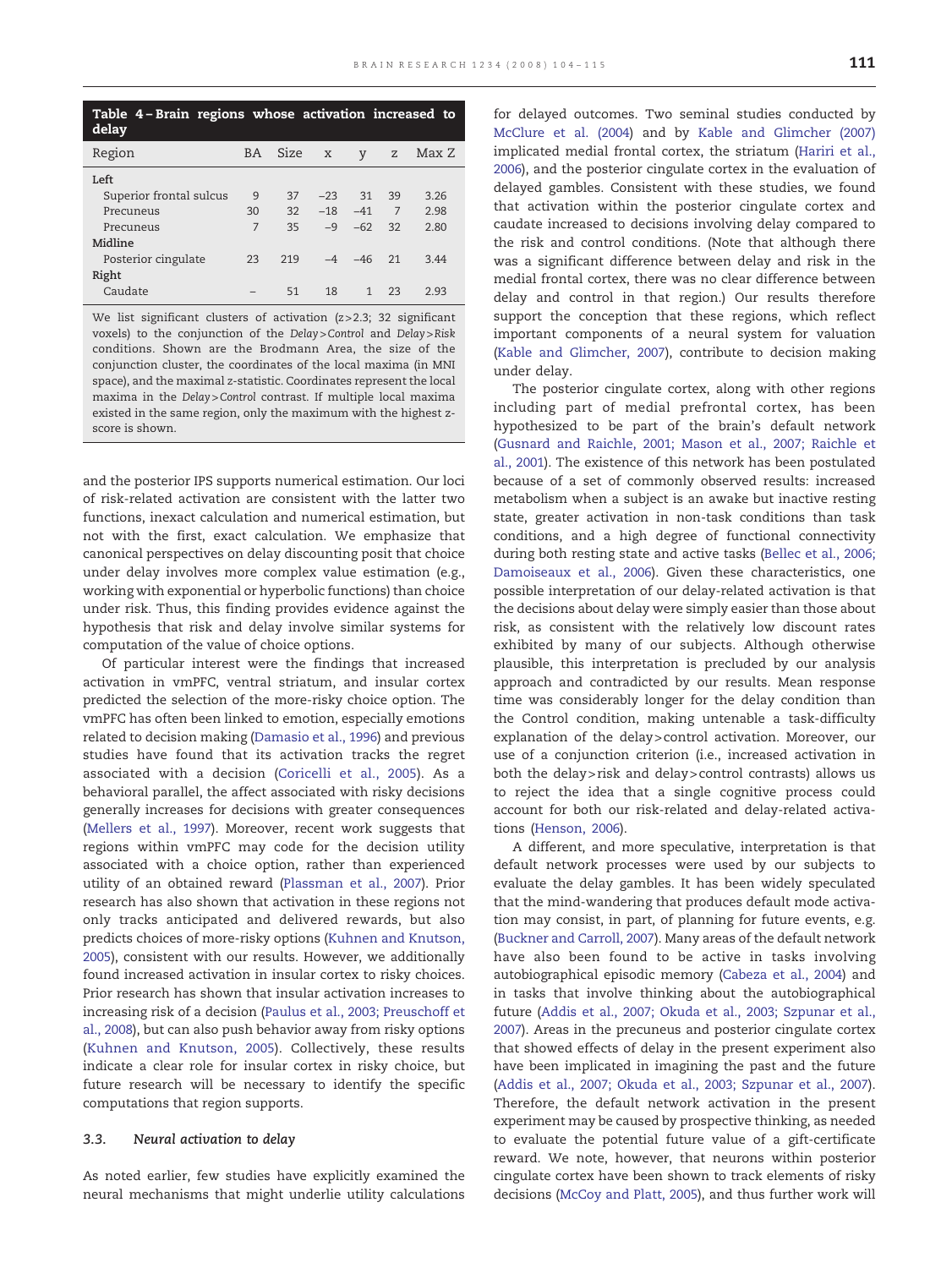<span id="page-8-0"></span>be necessary to elucidate the specific computations performed by this region.

#### 3.4. Conclusions

The present study used a combination of behavioral and neuroscientific data to investigate the relations between risk and delay in decision making. Our results provide clear evidence that risky and intertemporal choices invoke different patterns of neural activation, consistent with the idea that they engage partially distinct cognitive processing. When faced with decisions involving risk, subjects engage brain regions associated with estimation and calculation, most notably the intraparietal sulcus. In contrast, intertemporal choice activates regions potentially associated with remembering past events and planning for future ones, suggesting that intertemporal choice may invoke visualizing oneself receiving the outcome to a greater extent than risky choice. Given the limitations of functional neuroimaging, these differences between conditions undoubtedly are matched by substantial similarities. Future research will be necessary to evaluate models for risky and intertemporal choice to move beyond differences between conditions to develop specific models for choice computations.

#### 4. Experimental procedures

#### 4.1. Subjects

Twenty-three subjects (12 male) aged 19–36 years (mean age: 23 years) participated in an experiment that combined behavioral and fMRI testing. All acclimated to the MRI environment through a mock-scanner session. All gave informed consent according to a protocol approved by the Institutional Review Board of the Duke University Medical Center. Subjects were compensated with a guaranteed \$15 in cash in addition to a bonus payout in Amazon.com gift certificates. The average bonus payouts, which depended on the choices made by the subject, were \$16 for the behavioral session and \$16 for the fMRI session.

#### 4.2. Experimental stimuli and tasks

All subjects participated in a two-part experiment. In the first part, which was conducted in a small sound-attenuating chamber outside the scanner, subjects made a series of choices between different risky or delayed outcomes. We used this data to estimate parameters corresponding to their preferences for or aversions to risk and delay. The second part was conducted in the fMRI scanner, so that brain activation could be measured during decision making. Stimuli for both portions of the experiment were presented using the Psychophysics Toolbox [\(Brainard, 1997; Pelli, 1997\)](#page-10-0) for MATLAB (Mathworks, Inc.).

#### 4.2.1. Preference elicitation task

Outside of the scanner and before their fMRI session, subjects chose between pairs of monetary gambles presented as pie charts. On one option in each pair, the subject could win \$20 with some probability or with some delay. For risky choices, the probability of receiving the payout was indicated by the proportion of the pie chart that was green; for intertemporal choices, the delay until the payout would be received was displayed above the pie chart. We used 10 payouts: immediate delivery of \$20 with probability of 10%, 25%, 50%, 75%, or 90% or certain delivery of \$20 with a delay of 1, 2, 3, 4, or 5 months.

The other choice in each pair was always a certain, immediate payout. The magnitude of this control gamble started at \$10, and then was varied between \$0 and \$20 in a binary search algorithm according to the subject's choices. Doing this for 6 successive choices provided the subject's indifference point: the amount of money the subject found neither better nor worse than the risky/delayed \$20, with a precision of \$0.31. Two additional questions using values slightly above and below the indifference point were presented to check for errors. If the subject's response to these questions was not consistent with the calculated indifference point, the sequence of choices was started over. (Subjects could also restart any series of choices if they felt that they had made an error.) Choices were self-paced and subjects completed the screening task in approximately 10 min.

Subjects were compensated according to one of their expressed preferences in the preference screening task, using a variant of a technique common in experimental economics, the Becker–DeGroot–Marschak procedure ([Becker](#page-10-0) [et al., 1964](#page-10-0)). Under this procedure, subjects have financial incentive to make decisions in line with their true preferences. Briefly, we selected randomly one of the ten payouts and then subjects rolled a 20-sided die to determine a value from \$1 to \$20. If the value they rolled was higher than the calculated indifference point for that condition, then they received the value of the die roll payable immediately. If not they received the delayed amount or gamble, the latter resolved by rolling the 20-sided die.

Subjects were paid using emailed Amazon.com gift certificates. For immediate outcomes, gift certificates were sent while the subject was in the laboratory. For delayed outcomes, the subject was emailed their gift certificate after the specified delay. This method of payment was chosen largely to ensure accurate temporal delivery of the delayed gambles; for comparison, distributing cash requires subjects to return to the laboratory, while the mailing of checks increases temporal uncertainty and requires an additional trip to deposit or cash the check. We note that subjects were told before the session that their payment would include gift certificates and that subjects reported being motivated by the opportunity to earn the gift certificates.

To analyze the preference elicitation data, we converted all probabilities to odds-against ratios. This ensures that both probability and delay preferences are bounded similarly (i.e., a lower bound of zero and no upper bound). We then plotted indifference curves over probability and delay. The area under these discounting curves provides a theory-independent estimate of risk and delay preferences ([Myerson et al., 2001\)](#page-11-0); for comparison with the k-values obtained during the scanning session, we reverse its sign so that more positive values indicate greater aversion.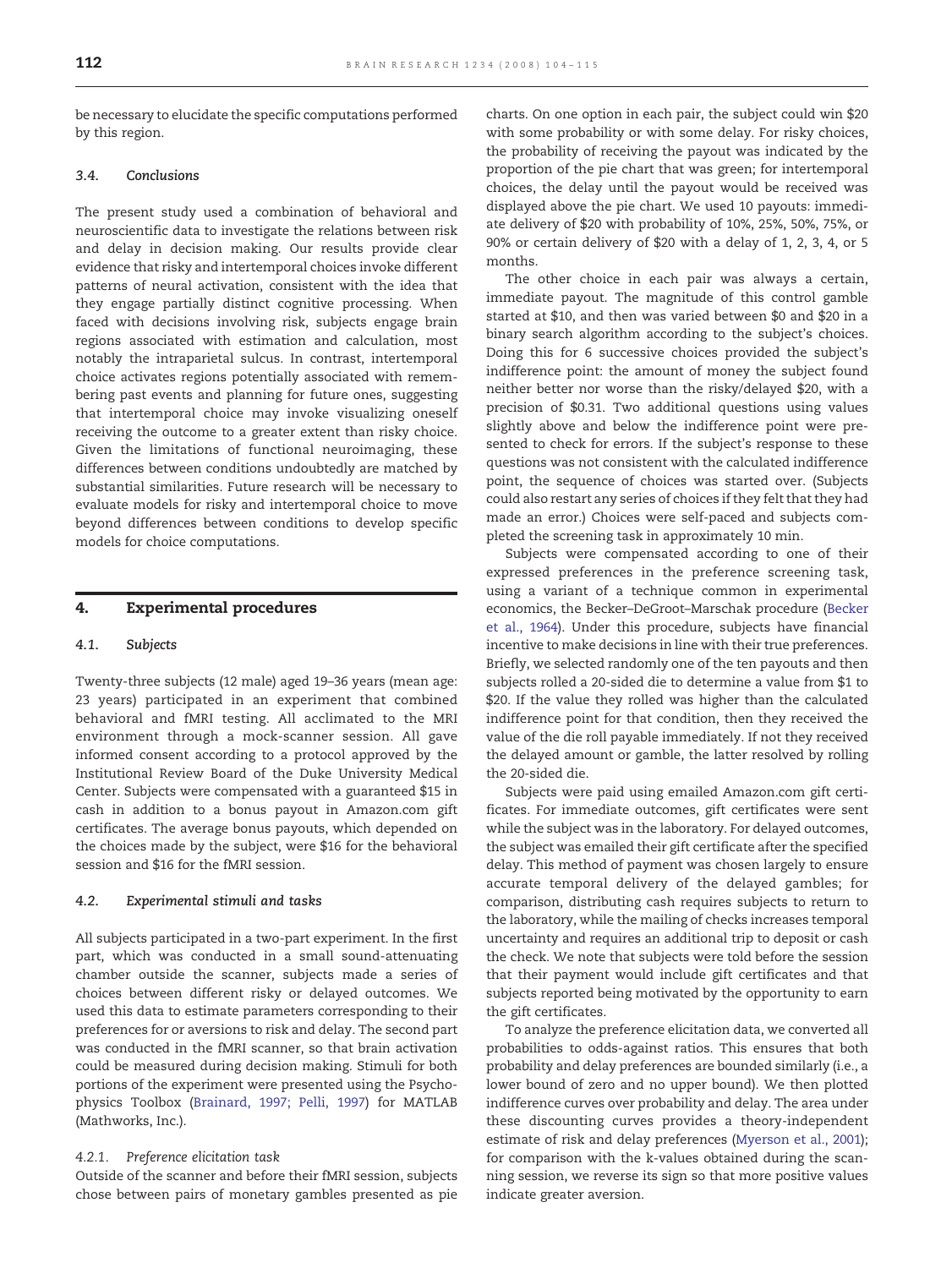#### <span id="page-9-0"></span>4.2.2. fMRI experimental task

During the fMRI session, subjects chose between pairs of gambles. The form of each gamble was similar to that used in the preference elicitation task, but the pairing and order of gambles was different. Two of our conditions involved risk, but not delay: Certain/Risky (C/R) and Risky/Risky (R/R). Two other conditions involved delay, but not risk: Immediate/Delayed (I/D) and Delayed/Delayed (D/D). In the last condition, Control (C/C), the subject saw two certain, immediate outcomes and could simply choose the larger amount [\(Fig. 1](#page-1-0)).

Outcome probabilities in the C/R and R/R conditions had either high variance (50% and 25% for R/R and 100% and 50% for C/R) or low variance (50% and 40% for R/R, 100% and 80% for R/R). Delays were either 0 month and 1 month (I/D) or 1 month and 2 months (D/D). The expected value of one option in each choice pair was chosen at random in a range of \$6.70 and \$7.75 for the two risk conditions, and between \$5 and \$7 for the two delay conditions. The expected value of the second option was determined by multiplying the expected value of the first option by a randomly chosen multiplier. This multiplier was between .9 and 1.25 in the risk conditions, and between 1.2 and 1.8 in the delay conditions. Values for the payouts in the control condition were chosen randomly from a range of \$5–\$10.

The gambles remained on the screen until the subjects indicated their choice by pressing a button. No feedback was provided during the scanner session. Trials were separated by a jittered interval of 2–8 s. Subjects performed 5–6 runs of the task, each 6 min in duration. Subjects made as many choices as time allowed during the scanner session, averaging 215 trials per subject. The trials were randomly distributed among the five conditions. Two of the fMRI trials were randomly selected and subjects were paid according to the outcomes of their choices on those trials. As in the preference elicitation task, subjects played any risky gambles by rolling a die and received their payments in the form of [Amazon.com](#page-8-0) gift certificates.

#### 4.3. fMRI methods and analysis

The fMRI data were collected using an echo-planar imaging sequence with standard imaging parameters (TR= $2 \text{ s}$ ; TE = 27 ms; 30 axial slices parallel to the AC–PC plane, voxel size of 4× 4× 4 mm) on a GE 3T scanner with an 8-channel head coil.

Functional images were corrected for subject motion and time of acquisition within a TR and were normalized into a standard stereotaxic space (Montreal Neurological Institute, MNI) for intersubject comparison, using FSL ([Smith et al.,](#page-11-0) [2004](#page-11-0)). A smoothing filter of width 8 mm was applied following normalization. All analyses were conducted via multiple regression using FSL's FEAT tool ([Smith et al., 2005\)](#page-11-0). Initial multiple regression analyses were conducted on individual runs for each subject, including the task-related regressors as described below and the subjects' motion parameters. We then combined data across runs within a subject using a fixedeffects analysis, and then combined data across subjects using a random-effects analysis via FSL's FLAME tool ([Beckmann et](#page-10-0) [al., 2003\)](#page-10-0). Our third-level analyses were controlled for multiple comparisons using a voxel-significance threshold of z> 2.3 and a minimum cluster size of 32 voxels. All figures show voxels

passing this threshold (colormap: dark red > 2.3; bright red> 4.0).

We identified areas of significant activation using a multiple regression analysis. There were five regressors in the model. Three were condition-related: risk, collapsing across both types of risky trials; delay, collapsing across both types of delay trials; and control. Each of these regressors was modeled as a 1-s impulse response, time-locked to the onset of the decision gamble, that was then convolved with a doublegamma hemodynamic response function. To account for subjects' economic preferences, we also included two regressors, one for risk and one for delay, reflecting the utility of the chosen gambles. These were calculated by fitting hyperbolic curves to subjects' in-scanner choices over probability (using an odds-against ratio) and over delay. For each subject we calculated the hyperbolic parameter k that produced a discount function consistent with the largest number of scanner-session choices. We used this k-value to calculate the utility of the chosen option for each choice. The utility regressors were normalized individually for each subject over each run so that the maximal utility gamble had a value of 1 and the minimal utility value had a value of −1. We orthogonalized the regressors in our model such that variance shared between condition regressors and the utility regressors was assigned to the utility regressor.

Separate analysis models subdivided trials according to the chosen option (i.e., more or less risky, more or less delayed) to identify regions whose activation predicted choice. All subjects were included in the analysis of risky trials, whereas only those subjects who exhibited consistent delay discounting (N= 7) were included in the analyses of delay trials. Additional analyses subdivided the risk and delay conditions according to whether or not the option had contained a certain or immediate outcome. We note that there were no significant effects of certainty/immediacy, and thus we do not discuss those analyses further. Finally, to control for the observed differences in response time across trial types, we changed our regression models by setting each event duration to that trial's response time, and then repeated all analyses. This had minimal effects upon our results – it slightly reduced the spatial extent of most activations, but did not eliminate or introduce activated regions – and thus we report only results from the regression model using a unit duration across all events.

#### Acknowledgments

This research was supported by the US National Institutes of Health (NIMH-70685, NINDS-41328) and by the Duke Institute for Brain Sciences. Dr. Weber is now within the Department of Psychology at Iowa State University.

#### REFERENCES

Addis, D.R., Wong, A.T., Schacter, D.L., 2007. Remembering the past and imagining the future: common and distinct neural substrates during event construction and elaboration. Neuropsychologia 45, 1363–1377.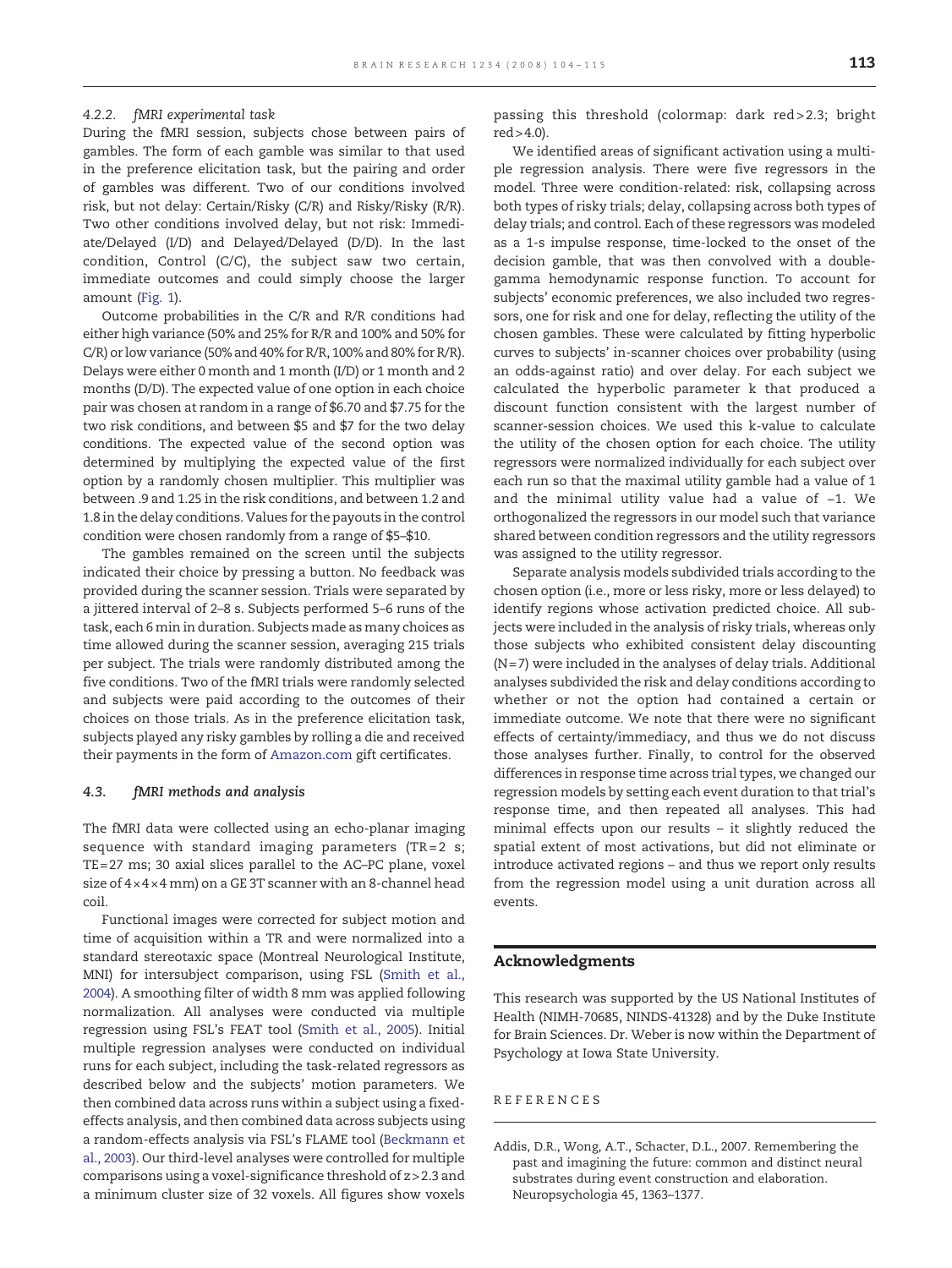- <span id="page-10-0"></span>Allais, M., 1953. Le comportement de l'homme rationnel devant le risque: Critique le postulats et axioms de L'École Américaine. Econometrica 21, 503–546.
- Barron, G., Erev, I., 2003. Small feedback-based decisions and their limited correspondence to description-based decisions. J. Behav. Decis. Mak. 16, 215–233.
- Becker, G., DeGroot, M., Marschak, J., 1964. Measuring utility by a single-response sequential method. Behav. Sci. 9.

Beckmann, C.F., Jenkinson, M., Smith, S.M., 2003. General multilevel linear modeling for group analysis in FMRI. NeuroImage 20, 1052–1063.

Bellec, P., Perlbarg, V., Jbabdi, S., Pelegrini-Issac, M., Anton, J.L., Doyon, J., Benali, H., 2006. Identification of large-scale networks in the brain using fMRI. Neuroimage 29, 1231–1243.

Brainard, D.H., 1997. The psychophysics toolbox. Spat. Vis. 10, 433–436.

Buckner, R.L., Carroll, D.C., 2007. Self-projection and the brain. Trends Cogn. Sci. 11, 49–57.

Bunge, S.A., Hazeltine, E., Scanlon, M.D., Rosen, A.C., Gabrieli, J.D., 2002. Dissociable contributions of prefrontal and parietal cortices to response selection. NeuroImage 17, 1562–1571.

Cabeza, R., Prince, S.E., Daselaar, S.M., Greenberg, D.L., Budde, M., Dolcos, F., LaBar, K.S., Rubin, D.C., 2004. Brain activity during episodic retrieval of autobiographical and laboratory events: an fMRI Study using a novel photo paradigm. J. Cogn. Neurosci. 16, 1583–1594.

Cantlon, J.F., Brannon, E.M., Carter, E.J., Pelphrey, K.A., 2006. Functional imaging of numerical processing in adults and 4-y-old children. Plos Biology 4, 844–854.

Cardinal, R.N., Cheung, T.H., 2005. Nucleus accumbens core lesions retard instrumental learning and performance with delayed reinforcement in the rat. BMC Neuroscience 6.

Cardinal, R.N., Howes, N.J., 2005. Effects of lesions of the nucleus accumbens core on choice between small certain rewards and large uncertain rewards in rats. Bmc Neuroscience 6.

Chapman, G.B., Weber, B.J., 2006. Decision biases in intertemporal choice and choice under uncertainty: testing a common account. Mem. & Cog. 34, 589–602.

Coricelli, G., Critchley, H.D., Joffily, M., O'Doherty, J.P., Sirigu, A., Dolan, R.J., 2005. Regret and its avoidance: a neuroimaging study of choice behavior. Nat. Neurosci. 8, 1255–1262.

Crean, J.P., de Wit, H., Richards, J.B., 2000. Reward discounting as a measure of impulsive behavior in a psychiatric outpatient population. Exp. Clin. Psychopharmacol. 8, 155–162.

Damasio, A.R., Everitt, B.J., Bishop, D., 1996. The somatic marker hypothesis and the possible functions of the prefrontal cortex [and discussion]. Philosophical Transactions: Biological Sciences 351, 1413–1420.

Damoiseaux, J.S., Rombouts, S.A., Barkhof, F., Scheltens, P., Stam, C.J., Smith, S.M., Beckmann, C.F., 2006. Consistent resting-state networks across healthy subjects. Proc. Natl. Acad. Sci. U. S. A. 103, 13848–13853.

Dehaene, S., Dehaene-Lambertz, G., Cohen, L., 1998. Abstract representation of numbers in the animal and human brain (vol 21, pg 355, 1998). Trends Neurosci. 21, 509.

Dehaene, S., Piazza, M., Pinel, P., Cohen, L., 2003. Three parietal circuits for number processing. Cogn. Neuropsychol. 20, 487–506.

Dickhaut, J., McCabe, K., Nagode, J.C., Rustichini, A., Smith, K., Pardo, J.V., 2003. The impact of the certainty context on the process of choice. Proc. Natl. Acad. Sci. 100, 3536–3541.

Green, L., Myerson, J., 1996. Exponential versus hyperbolic discounting of delayed outcomes: risk and waiting time Am. Zool. 36, 496–505.

Green, L., Myerson, J., Ostaszewski, P., 1999. Amount of reward has opposite effects on the discounting of delayed and probabilistic outcomes. J. Exp. Psychol. Learn. Mem. Cogn. 25, 418–427.

- Gusnard, D.A., Raichle, M.E., 2001. Searching for a baseline: functional imaging and the resting human brain. Nat. Rev. Neurosci. 2, 685–694.
- Hariri, A.R., Brown, S.M., Williamson, D.E., Flory, J.D., de Wit, H., Manuck, S.B., 2006. Preference for immediate over delayed rewards is associated with magnitude of ventral striatal activity. J. Neurosci. 26, 13213–13217.
- Hayden, B.Y., Platt, M.L., 2007. Temporal discounting predicts risk sensitivity in rhesus macaques. Curr. Biol. 17, 49–53.

Henson, R., 2006. Forward inference using functional neuroimaging: dissociations versus associations. Trends Cogn. Sci. 10, 64–69.

Hsu, M., Bhatt, M., Adolphs, R., Tranel, D., Camerer, C.F., 2005. Neural systems responding to degrees of uncertainty in human decision-making. Science 310, 1680–1683.

Huettel, S.A., Misiurek, J., Jurkowski, A.J., McCarthy, G., 2004. Dynamic and strategic aspects of executive processing. Brain Res. 1000, 78–84.

Huettel, S.A., Song, A.W., McCarthy, G., 2005. Decisions under uncertainty: probabilistic context influences activation of prefrontal and parietal cortices. J. Neurosci. 25, 3304–3311.

Huettel, S.A., Stowe, C.J., Gordon, E.M., Warner, B.T., Platt, M.L., 2006. Neural signatures of economic preferences for risk and ambiguity. Neuron 49, 765–775.

Kable, J.W., Glimcher, P.W., 2007. The neural correlates of subjective value during intertemporal choice. Nat. Neurosci. 10, 1625–1633.

Kahneman, D., Tversky, A., 1979. Prospect theory: analysis of decision under risk. Econometrica 47, 263–291.

Keren, G., Wagenaar, W.A., 1987. Violation of utility—theory in unique and repeated gambles. J. Exp. Psychol. Learn. Mem. Cogn. 13, 387–391.

Kheramin, S., Body, S., Ho, M.Y., Velazquez-Martinez, D.N., Bradshaw, C.M., Szabadi, E., Deakin, J.F.W., Anderson, I.M., 2003. Role of the orbital prefrontal cortex in choice between delayed and uncertain reinforcers: a quantitative analysis. Behav. Processes 64, 239–250.

Kuhnen, C.M., Knutson, B., 2005. The neural basis of financial risk taking. Neuron 47, 763–770.

- Loewenstein, G., 1987. Anticipation and the valuation of delayed consumption. Econ. J. 97, 666–684.
- Mason, M.F., Norton, M.I., Van Horn, J.D., Wegner, D.M., Grafton, S.T., Macrae, C.N., 2007. Wandering minds: the default network and stimulus-independent thought. Science 315, 393–395.
- Mazur, J.E., 1989. Theories of probabilistic reinforcement. J. Exp. Anal. Behav. 51, 87–99.

McClure, S.M., Laibson, D.I., Loewenstein, G., Cohen, J.D., 2004. Separate neural systems value immediate and delayed monetary rewards. Science 306, 503–507.

McClure, S.M., Ericson, K.M., Laibson, D.I., Loewenstein, G., Cohen, J.D., 2007. Time discounting for primary rewards. J. Neurosci. 27, 5796–5804.

- McCoy, A.N., Platt, M.L., 2005. Risk-sensitive neurons in macaque posterior cingulate cortex. Nat. Neurosci. 8, 1220–1227.
- Mellers, B.A., Schwartz, A., Ho, K., Ritov, I., 1997. Decision affect theory: emotional reactions to the outcomes of risky options. Psychol. Sci. 8, 423–429.
- Mitchell, S.H., 1999. Measures of impulsivity in cigarette smokers and non-smokers. Psychopharmacology 146, 455–464.
- Mitchell, S.H., 2004. Effects of short-term nicotine deprivation on decision-making: delay, uncertainty and effort discounting. Nicotine Tob. Res. 6, 819–828.

Mobini, S., Chiang, T.J., Ho, M.Y., Bradshaw, C.M., Szabadi, E., 2000. Effects of central 5-hydroxytryptamine depletion on sensitivity to delayed and probabilistic reinforcement. Psychopharmacology 152, 390–397.

Keren, G., Roelofsma, P., 1995. Immediacy and certainty in intertemporal choice. Org. Behav. Hum. Decis. Processes 63, 287–297.